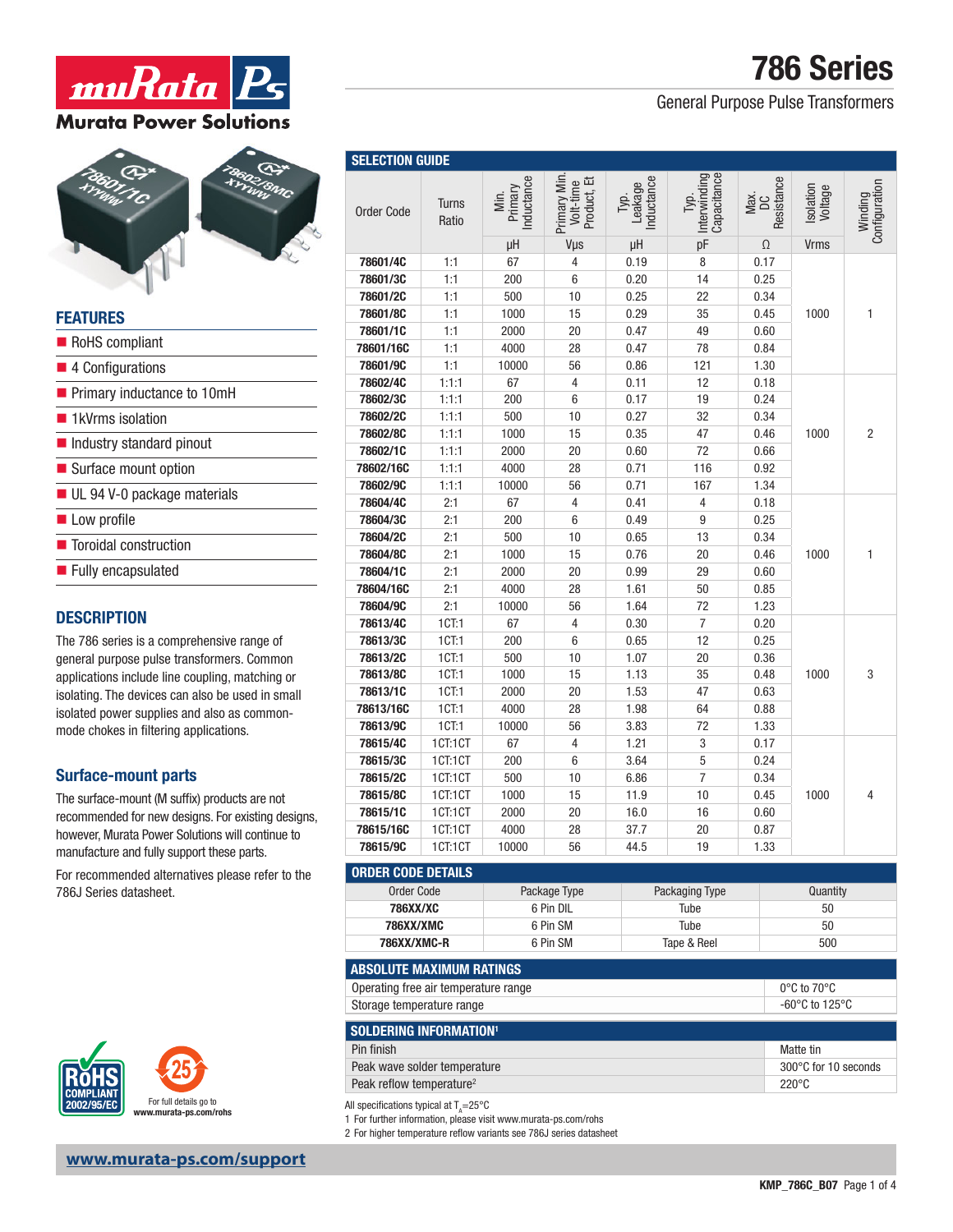

General Purpose Pulse Transformers

786 Series

### PACKAGE SPECIFICATIONS

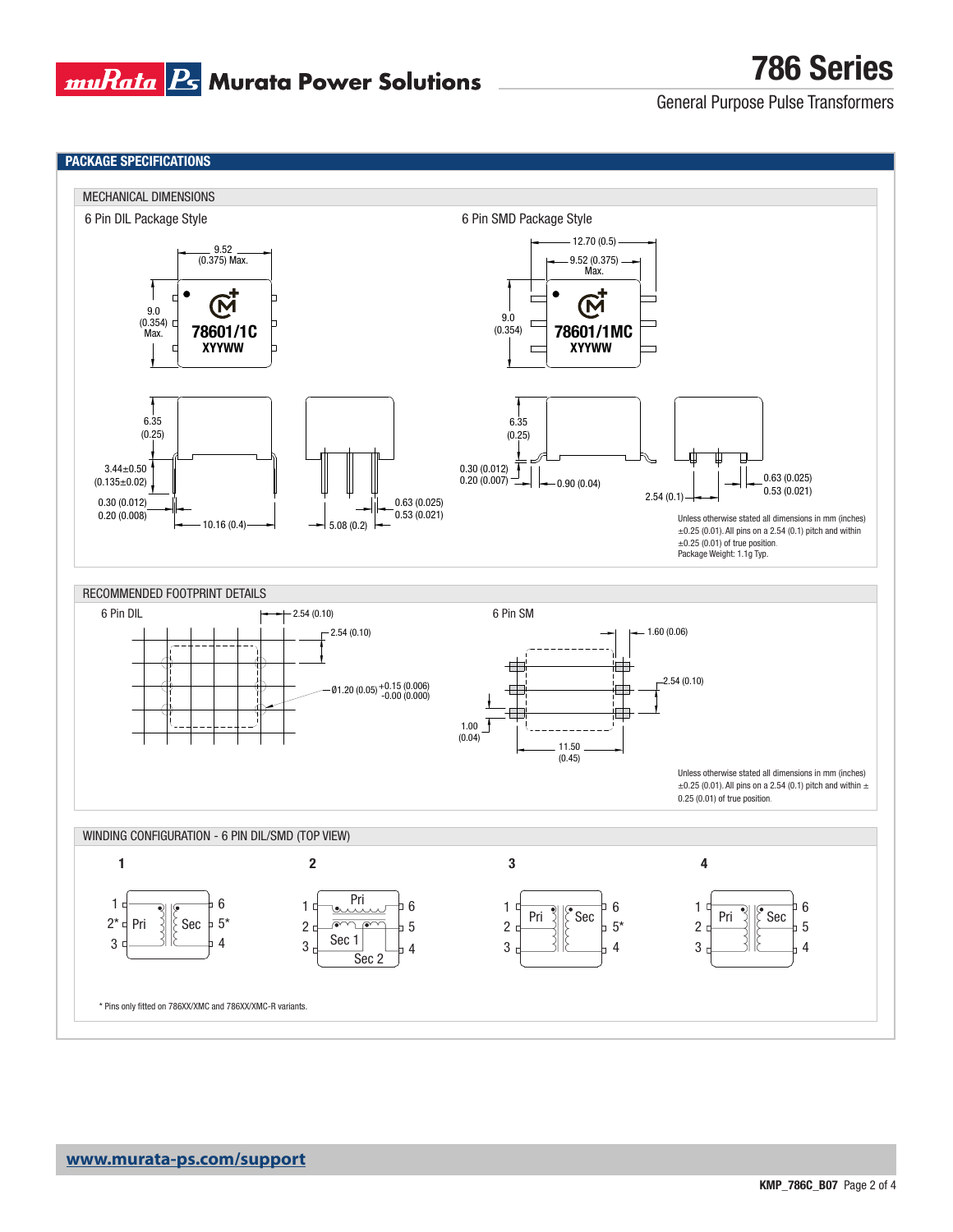

TAPE & REEL SPECIFICATIONS

786 Series

General Purpose Pulse Transformers

#### REEL OUTLINE DIMENSIONS 60 (2.36) Min. Ø382 (15.039) Min. 23.9-27.4 (0.94-1.08) \* 13.50 (0.53) 12.80 (0.50) Ø  $^\circ$ Leader section 400 (15.7) Min. |0  $\Bigg| \circ$  $\circ$ 100 (3.9) Min.  $\overline{\circ}$ 1.50 (0.059) Min. 30.4 (1.20) Max. Goods enclosure section  $\circ$ |o ţ, 24.4 (0.96) 26.4 (1.04)  $\circ$  $\circ$ Trailer section 160 (6.3) Min. Unless otherwise stated all dimensions in mm (inches)  $\pm$  0.25 (0.01).  $\circ$ \* Includes flange distortion at outer edge. 20.20 (0.80) Min. Ø Measured at hub. TAPE OUTLINE DIMENSIONS  $-1.75(0.069)$  $4.00 (0.157)$   $\rightarrow$   $\rightarrow$   $\rightarrow$   $\rightarrow$   $\rightarrow$   $\rightarrow$  2.00 (0.079)  $1.50 \begin{array}{cc} +0.10 & (0.059 \begin{array}{c} +0.004 \\ -0.00 & \end{array}) \end{array}$  $\overline{\oplus}$  $\bigoplus$  $\bigoplus$  $\oplus$  $\oplus$  $\bigoplus$  $\bigoplus$  $\bigoplus$ ∯  $\overline{\Theta}$  $\overline{\oplus}$  $\bigoplus$  $\oplus$  $\oplus$  $\bigoplus$ ¢  $-11.50(0.453)$ 11.50 (0.453)  $24.00 + 0.30 (0.945 + 0.012)$  $24.00 +0.30 (0.945 +0.012)$ ٠ **MWAXX**<br>31/1098/  $\mathfrak{D}^+$  $\varphi$ </u> Cover tape  $-9.37(0.369)$ 12.00 (0.472) 0.60 (0.024) Max. 7.20 (0.283) Direction of unreeling -Unless otherwise stated all dimensions in mm (inches)  $\pm$  0.25 (0.01).